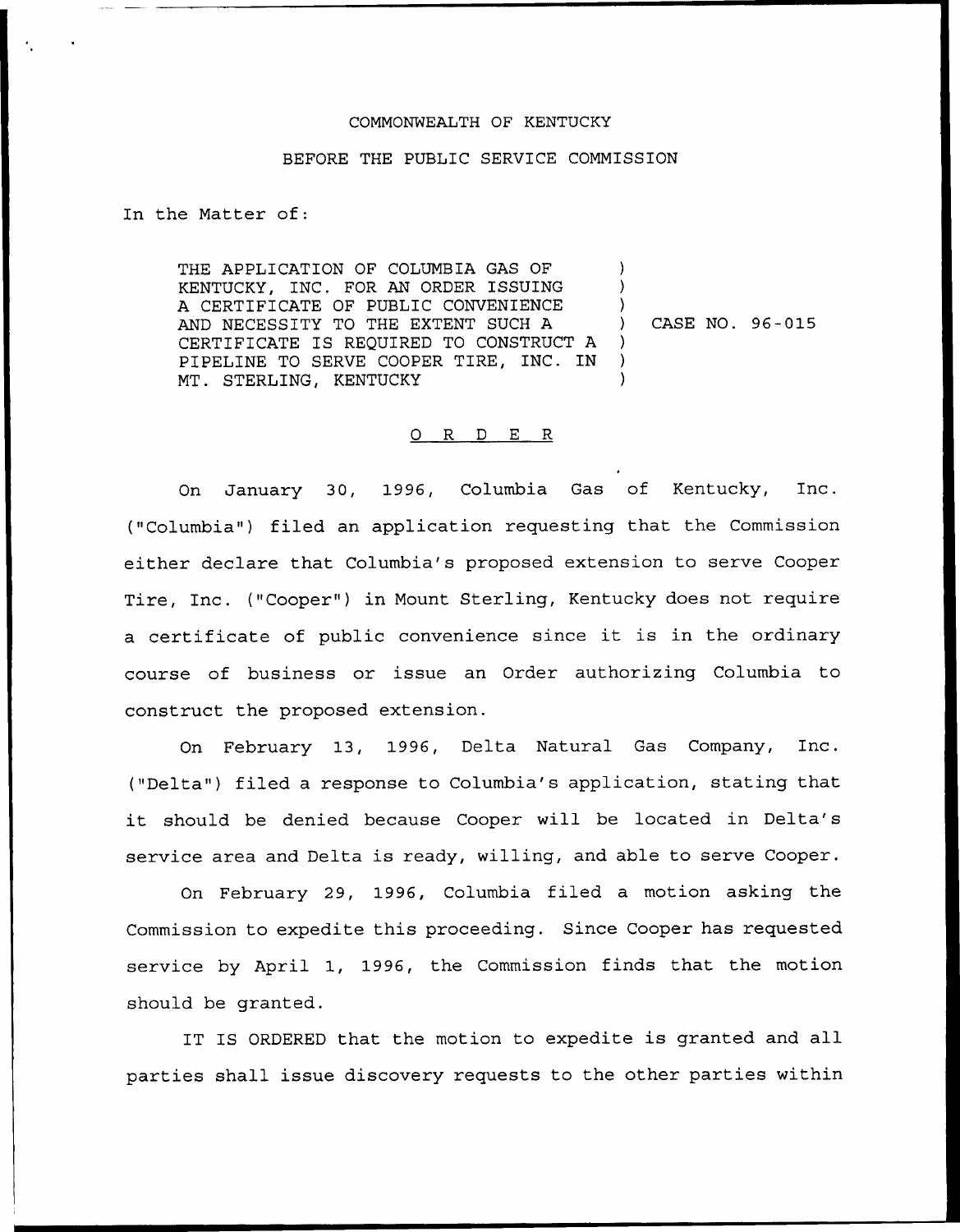one week of the date of this Order. All responses shall be delivered with copies filed with the Commission no later than March 19, 1996.

IT IS FURTHER ORDERED that Columbia and Delta shall file the original and 12 copies of the following information with the Commission with a copy to all parties of record no later than March 13, 1996. Columbia and Delta shall furnish with each response the name of the witness who will be available to respond at <sup>a</sup> hearing, if held, to questions concerning each item of information requested.

# OUESTIONS FOR COLUMBIA:

1. Will Columbia receive a contribution in aid of construction from Cooper for any or all of the proposed facility?

2. Under what rate schedule does Columbia plan to provide service to Cooper'? What are Cooper's estimated daily and annual usages?

3. Refer to Exhibit <sup>3</sup> of the application.

a. Does the outlined square represent Cooper's lot within the industrial park or is the lot outside the boundaries of the park?

b. Regarding Columbia's existing 4-inch line, what does "WTHP" mean?

c. What is the maximum daily capacity of the existing 4-inch line?

 $-2-$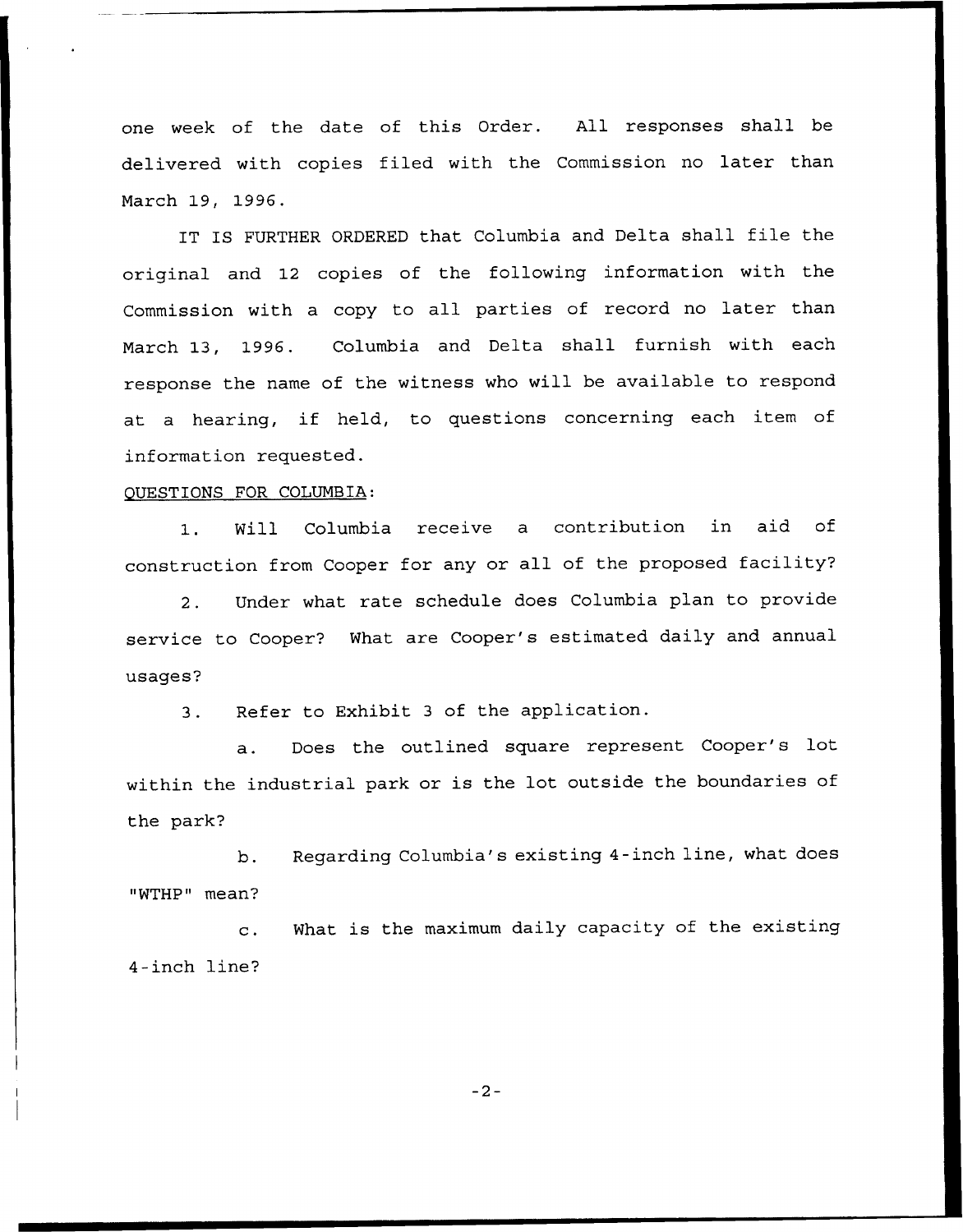d. Why is it necessary to construct <sup>a</sup> 6-inch line from the Ewington city gate to Cooper when the existing line to Ewington is a 4-inch line'

e. What will be the maximum operating pressure ("MOP") for the proposed 6-inch line? Will this MOP allow Columbia to provide service to any customer other than Cooper?

f. What are the average daily and peak day volumes currently flowing through the 4-inch line to Ewington?

g. What will be the maximum daily capacity of the 6 inch line?

4. Provide a breakdown of the estimated construction cost of \$ 261,825.

5. Provide a breakdown of the annual operating costs of \$1,050.

6. Describe the extent of Columbia's existing facilities in the area of Nt. Sterling and the Woodland Industrial Park. Describe any franchises Columbia has in this area.

# OUESTIONS FOR DELTA:

1. Provide <sup>a</sup> map indicating the location of Delta's facilities in and adjacent to the Woodland Industrial Park. Identify all current and potential customers Delta can serve with its existing facilities.

2. Provide a copy of the Gas User Agreement between Delta and the Mount Sterling/Montgomery County Industrial Authority.

3. Has any part of the Woodland Industrial Park been annexed by any municipality?

 $-3-$